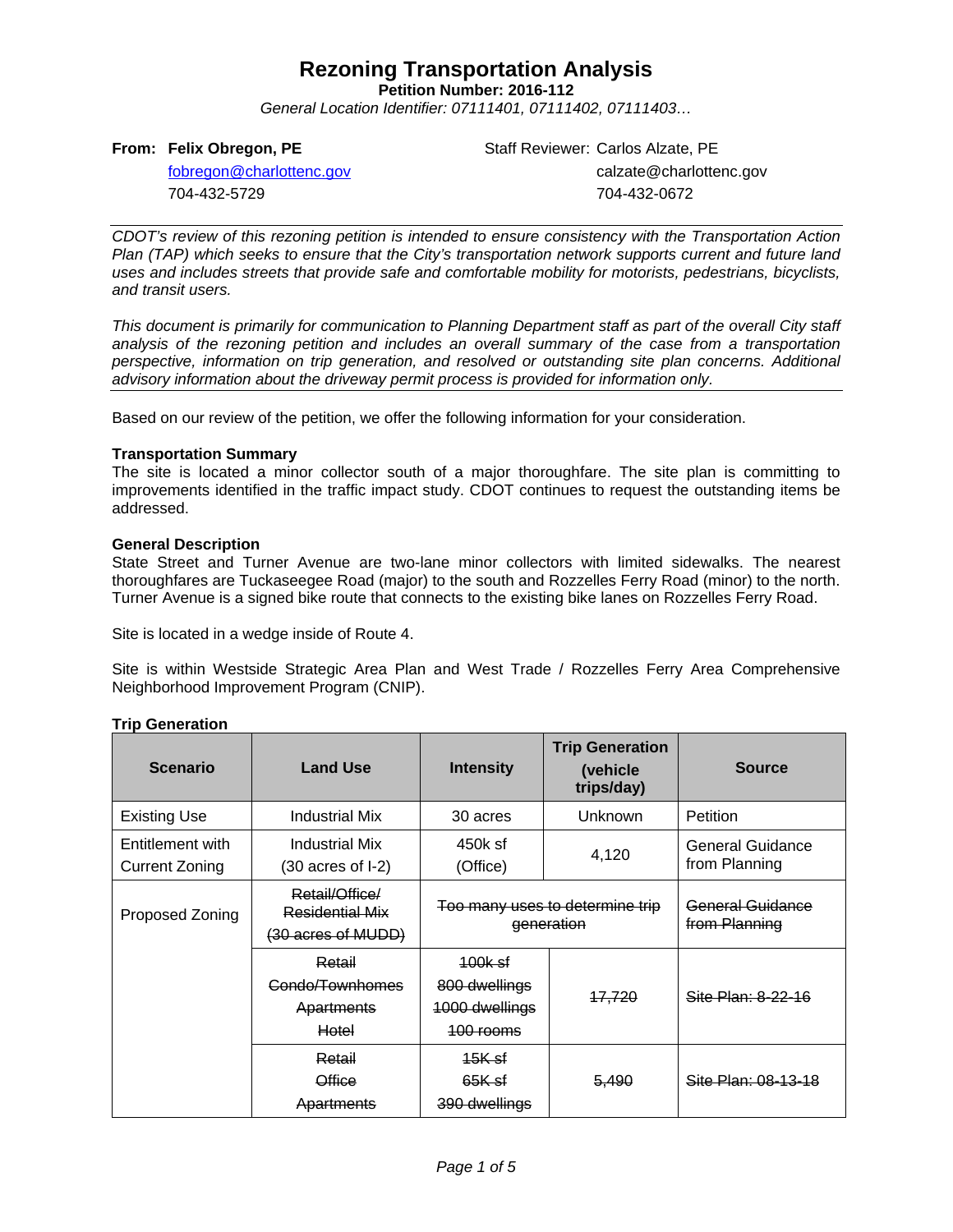**Petition Number: 2016-112**

*General Location Identifier: 07111401, 07111402, 07111403…*

| Warehouse     | $23K$ sf      |       |                     |
|---------------|---------------|-------|---------------------|
| Retail        | 45K sf        |       |                     |
| <b>Office</b> | $230K$ sf     | 9070  | Site Plan: 10-15-18 |
| Apartments    | 390 dwellings |       |                     |
| Warehouse     | $23K$ sf      |       |                     |
| Retail        | 45K sf        |       |                     |
| <b>Office</b> | $215K$ sf     | 6,890 | Site Plan: 01-14-19 |
| Apartments    | 240 dwellings |       |                     |
| Retail        | 45K sf        |       |                     |
| Office        | 245K sf       | 7,330 | Site Plan: 05-13-19 |
| Apartments    | 240 dwellings |       |                     |

#### **Curbline**

The proposed zoning district has a setback measured from an existing or proposed future curbline. The location of the future back-of-curb for:

- 1. Chamberlain Avenue (west of South Gardener Avenue): 19.5 feet from centerline of the road
- 2. Chamberlain Avenue (east of South Gardener Avenue): existing back-of-curb is in the correct future location
- 3. South Gardener Avenue: 14.5 feet from centerline of the road (without on-street parking) 17 feet from centerline of the road (with on-street parking)
- 4. South Turner Avenue: existing back-of-curb is in the correct future location

The future back of curbs and the setbacks measured from them need to be shown clearly on the site plan and on the street cross-sections.

**Traffic Study:** The updated traffic study was submitted by the developer on 4/29/19. CDOT sent comments back on 5/23/19.

#### **Outstanding Issues**

- 1. Based on the proposed land uses, a traffic impact study (TIS) is required. Contact CDOT staff reviewer for scoping. In particular, CDOT will be looking to define
	- a. Right of way reservation and/or implementation of envisioned streetscape and parallel greenway projects
	- b. Impact of and mitigation for additional vehicle trips generated by this site that may disturb the shared-use/multimodal character of the surrounding local streets (e.g. Turner Avenue, a signed bicycle route) thereby removing existing bicycle connectivity.
	- c. Turn lane and pedestrian crossing improvements at study intersections that lead directly to the site. It is anticipated that the current configuration of Turner Avenue at Rozzelles Ferry Road and at State Street are likely not adequate to support the development intensity of the proposed district.
- 2. The petitioner should revise the site plan to add "upon CDOT approval" to the end of transportation  $note (b) 4.$
- 3. CDOT does not agree with a blanket deviation from MUDD-O streetscape provisions for existing structures (MUDD-O optional provisions note (a)) but can commit to considered case-by-case requests during the permitting phase. Without specific commitment to MUDD streetscape requirements along existing streets, reuse of existing buildings can preclude identified and committed streetscape projects.
	- a. CDOT does not agree with the proposed phasing of the streetscape for existing Chamberlain Avenue, South Gardener Avenue, and South Turner Avenue. The existing streets do not have the infrastructure in place to support the proposed intensification of the site. The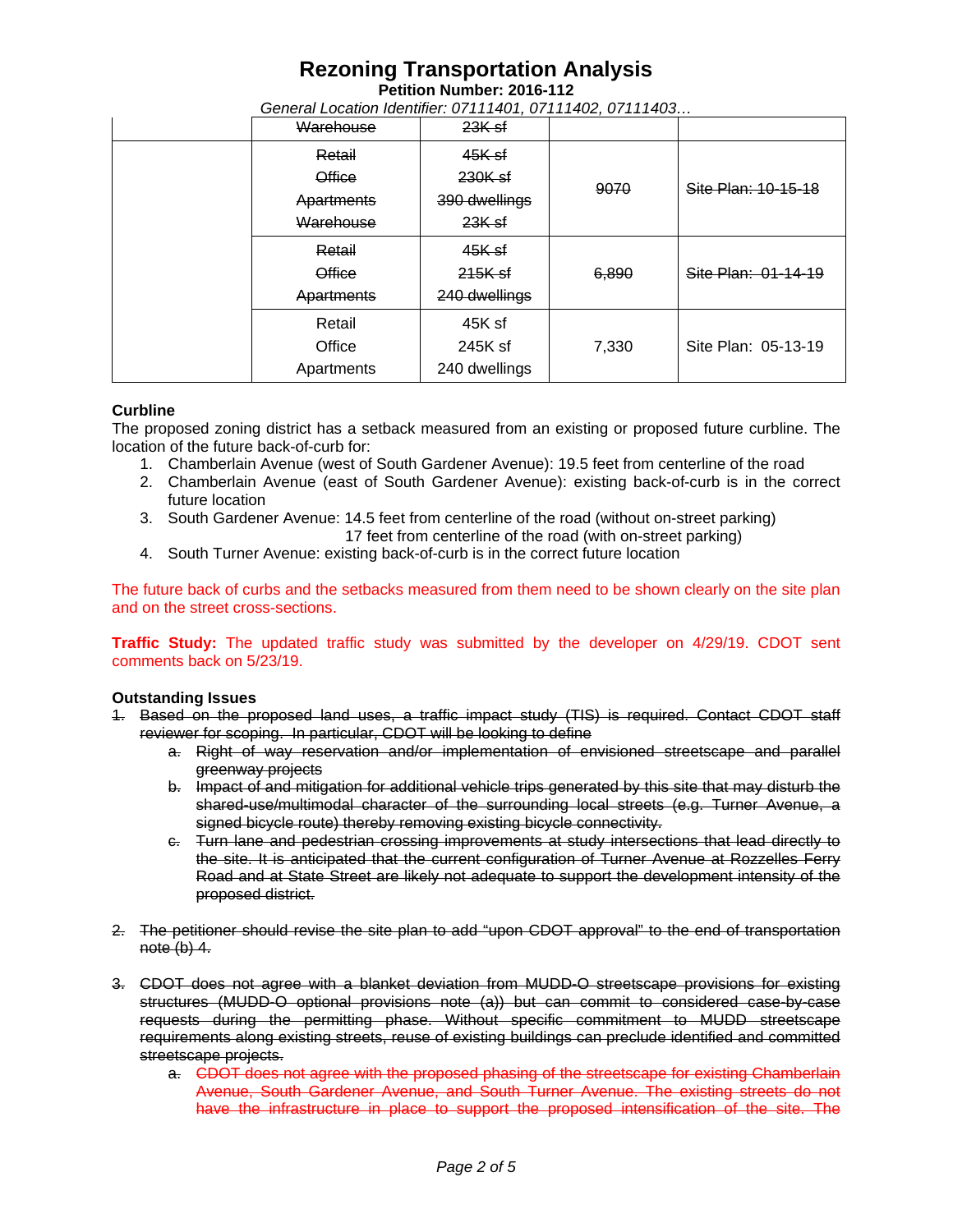**Petition Number: 2016-112**

*General Location Identifier: 07111401, 07111402, 07111403…* petitioner should revise the site plan and conditional notes to provide the streetscape necessary for either re-use of existing buildings or redevelopment.

- 4. CDOT does not agree with MUDD-O Optional Provision "d". Doors for proposed buildings cannot encroach into the sidewalk or pedestrian path.
- 5. The petitioner should revise the site plan to show the extension of Chamberlain Avenue to Stewart Avenue.
	- a. Show the extension of Chamberlain Avenue to the proposed non-vehicular connection

Or

- b. Update site plan and conditional notes showing the proposed non-vehicular connection from Stewart Avenue connecting to where Chamberlain Avenue terminates.
- 6. The petitioner should revise the site plan to show the extension of Stewart Avenue from Rozzelles Ferry Road to Chamberlain Avenue.
	- a. The current site plan increases the vehicular trips generated which creates a greater need for improvement to the existing street network. In its current form the site plans proposes development on the block of Chamberlain Avenue between South Gardener Avenue and future Stewart Avenue that exceeds 800 feet. This type of block length and lack of road network is not in line with the maximum block lengths of 650 feet envisioned by the City for mixed use developments located in a wedge. If the extension of Stewart Avenue is not achievable due to site conditions, a pedestrian/bike connection can be built in its place and a north-south street connecting Rozzelles Ferry Road to Chamberlain Avenue and into the site can be built in the location shown below: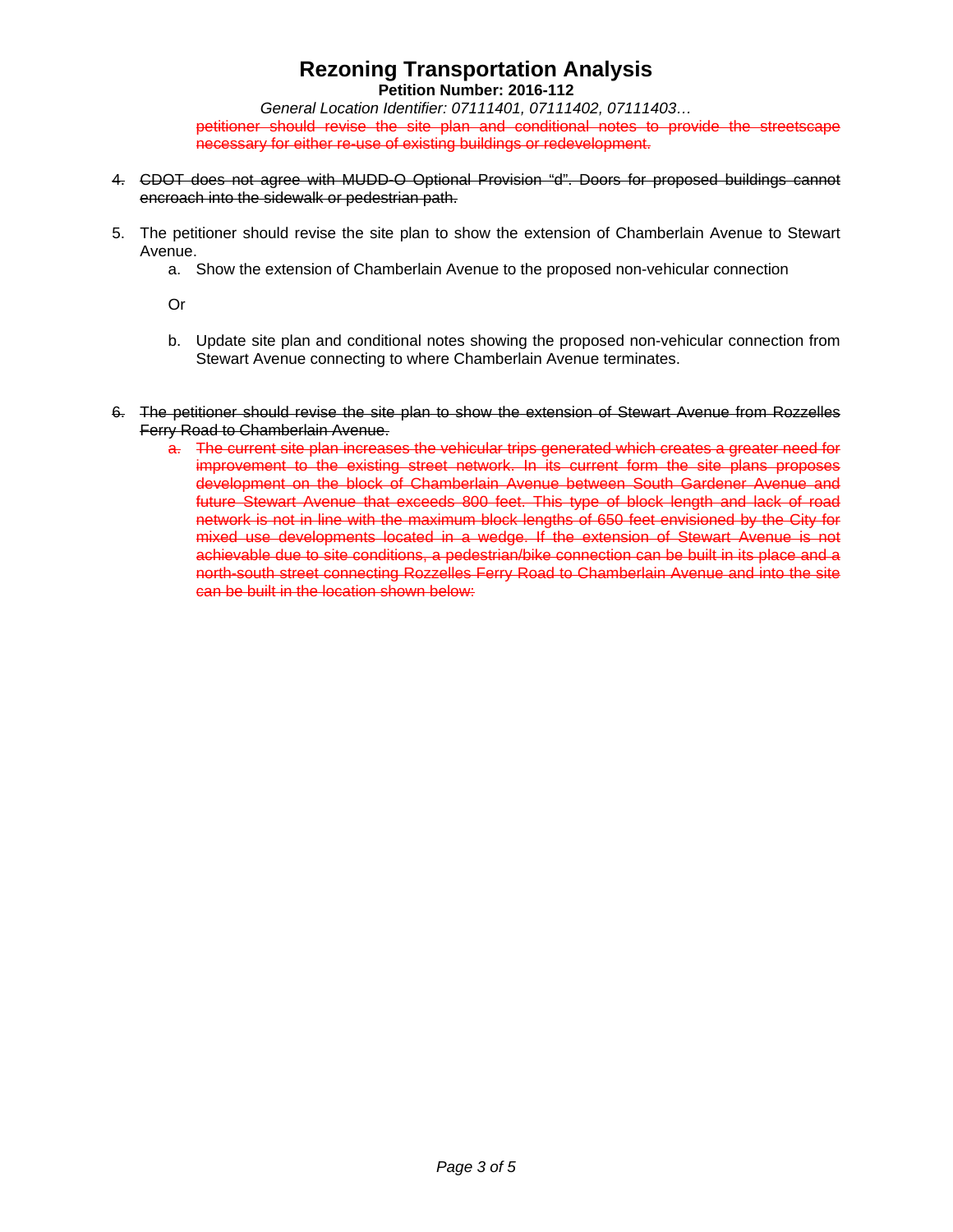### **Rezoning Transportation Analysis Petition Number: 2016-112** *General Location Identifier: 07111401, 07111402, 07111403…*



- 7. The petitioner should revise the site plan to reserve right of way and incorporate cross section features as appropriate for West Trade / Rozzelles Ferry Area Comprehensive Neighborhood Improvement Program (CNIP) identified projects adjacent to or within the site.
- 8. The petitioner should revise the site plan to show all internal streets as public. Furthermore, the petitioner should provide an internal street network that supports the proposed development and increased intensity. CDOT does not think the proposed network can support the development in its current form.
- 9. The petitioner should revise the site plan and conditional notes to show street cross-sections that meet City standard and the location of the back-of-curbs as noted in the curbline section of this memo. Furthermore, CDOT does not support the proposed cross-section "B" for Chamberlain Avenue.